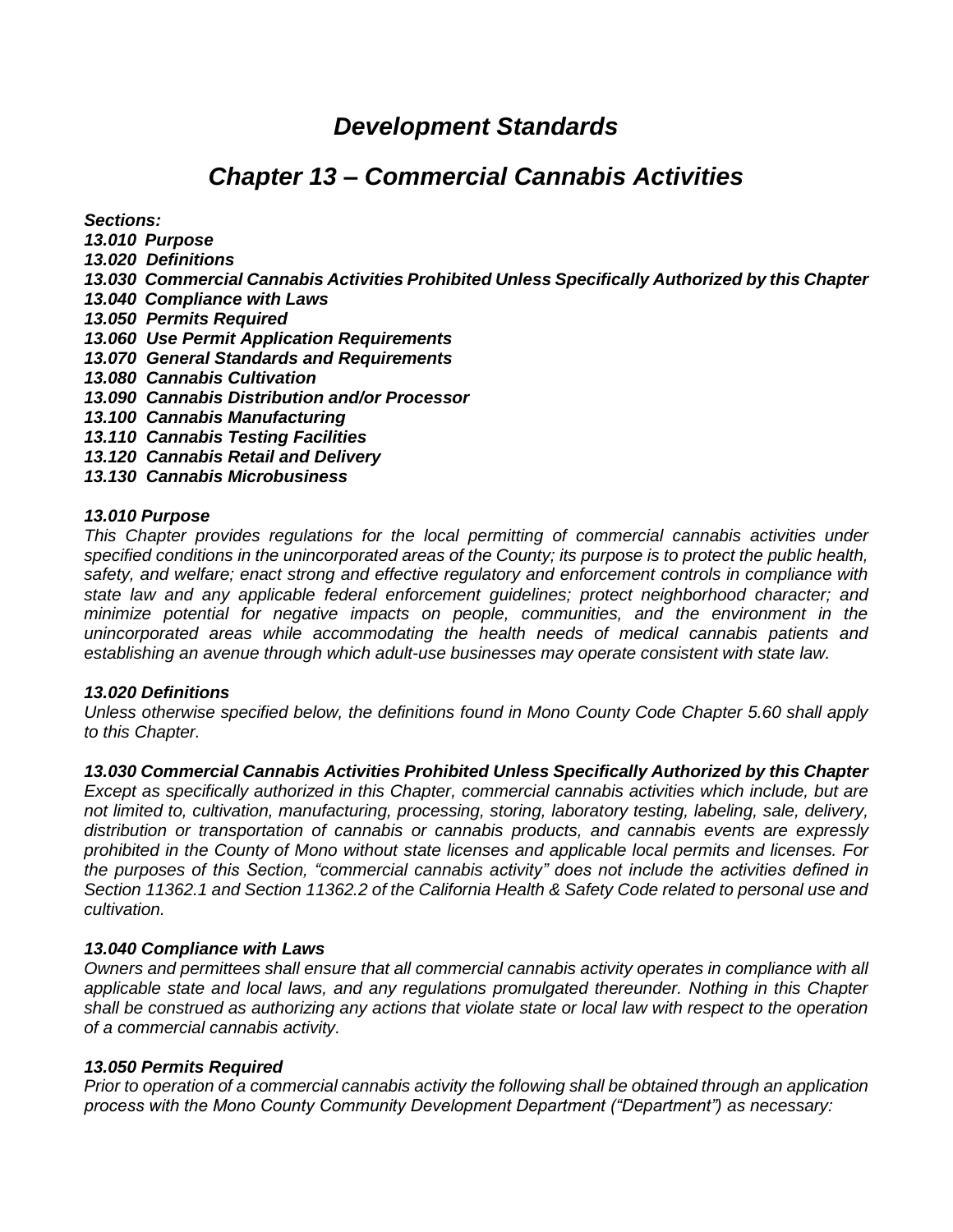- *A. Conditional Use Permit (pursuant to Chapter 32 – Use Permit),*
- *B. Cannabis Operation Permit per Mono County Code 5.60,*
- *C. Business License from the Mono County Tax Collector, as required by Mono County Code Chapter 5.04, and*
- *D. Cannabis business tax certificate, if applicable.*

## *13.060 Use Permit Application Requirements*

*All applications for a Conditional Use Permit for a commercial cannabis activity shall be filed with the Community Development Department on the specified form and/or in the manner prescribed by the Director of the Community Development Department, or his or her designee. In all cases the application shall contain, without limitation, the following documentation:* 

- *A. If the applicant is not the landowner of the real property upon which the premises is located, the applicant shall provide to the County a document from the landowner or the landowner's agent that states that the applicant has the right to occupy the property and acknowledging the applicant may use the property for the commercial cannabis activity for which the applicant is applying. An applicant shall also provide a copy of the rental agreement, as applicable.*
- *B. If the applicant is the landowner of the real property upon which the premises is located, the applicant shall provide to the County a copy of the title or deed to the property.*
- *C. Site plans, floor plans, conceptual improvement plans, and a general description of the nature, size, and type of commercial cannabis activity(s) being requested;*
- *D. Documentation, plans, or specifications demonstrating compliance with the General Standards and Requirements of this Chapter, 13.070, and any additional applicable requirements for specific commercial cannabis activities found in all applicable State and local laws and regulations.;*
- *D. A valid Mono County Business License (must be obtained prior to permit issuance); and*
- *E. All required application materials shall be prepared and submitted at the time of application, with the required fee. Incomplete applications shall be returned with a list of required components and may be resubmitted with completed documentation.*

### *13.070 General Standards and Requirements*

*Commercial cannabis activities shall comply with all General Plan policies and regulations, in addition to this Chapter. The following general standards and requirements apply to all commercial cannabis activities permitted in the county:* 

- *A. All commercial cannabis activity shall be conducted between licensed and permitted cannabis operations.*
- *B. The Permittee shall be responsible for ensuring that all commercial cannabis activities on the premises operate in good standing with permits and licenses required by Mono County Code and State law. Failure to take appropriate action shall be grounds for the modification or revocation of the Use Permit;*
- *C. Site Control. All commercial cannabis activity shall meet the following site control standards:*
	- *1. No commercial cannabis activity shall be allowed within six hundred (600) feet of schools providing instruction to kindergarten or any grades 1 through 12, day care or youth centers, parks, ballfields, playgrounds, libraries, community centers, and licensed child care facilities; and*
	- *2. An additional corridor of exclusion applies in the Crowley Lake community on Crowley Lake Drive between the library/park (3627 Crowley Lake Drive) and the ballfield (526 Pearson Road) to protect minors that may be traveling between these attractions.*
- *D. Setbacks.* 
	- *1. All commercial cannabis activities shall meet existing setbacks established in General Plan Chapter 4 – Land Use Designations and 4.120 Yards and Setbacks. Additional setback requirements per commercial cannabis activity type shall be set forth in specific sections of this Chapter.*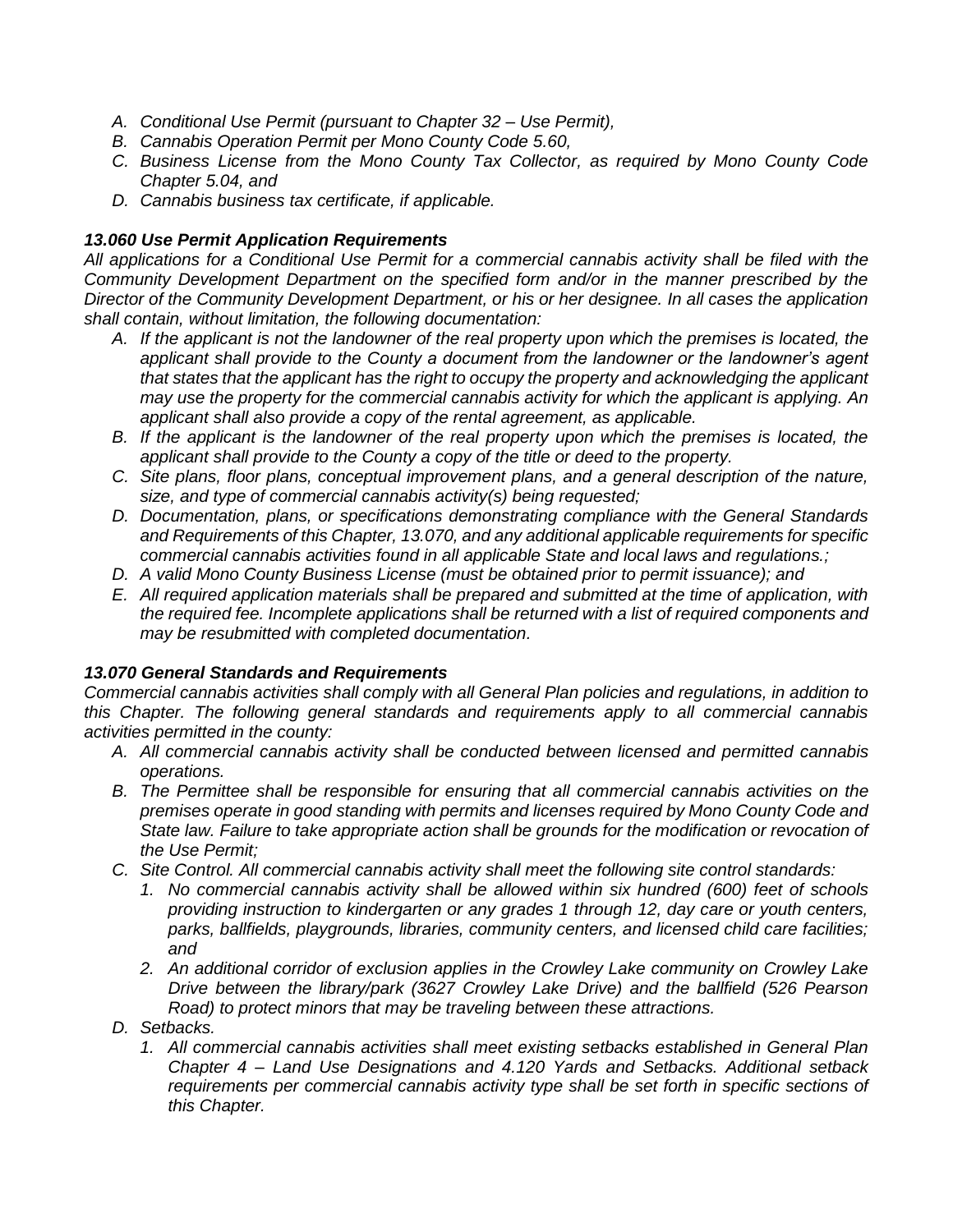- *E. Odor Control.* 
	- *1. An odor mitigation plan is required to demonstrate that odors generated by the commercial cannabis activity shall not unreasonably impact adjacent properties and uses, or that odor mitigation measures are not applicable due to lack of cannabis-related odor generation, location or siting, design features, or other factors.*
	- *2. An odor mitigation plan shall ensure that cannabis odors are mitigated outside of the facility; on adjacent property or public right of way; on or about the exterior or interior common area walkways, hallways, breezeways, foyers, lobby areas, or any other areas available for use by common tenants or the visiting public; or within any other unit located inside the same building as a commercial cannabis activity, and may include the following:*
		- *i. Odor-control filtration and ventilation system(s) to control odors;*
		- *ii. Devices and/or techniques incorporated into the facility or premise to mitigate the off-site detection of Cannabis odors.*
	- *3. An audit of the Odor Mitigation Plan and its effectiveness shall be conducted upon the issuance, and during annual inspections, of a Commercial Cannabis Operation Permit.*
- *F. Signage and Notices.*
	- *1. A Sign Plan shall be required to demonstrate compliance with General Plan Land Development Regulations, Chapter 4.190 Signs, and Chapter 7 Signs.*
	- *2. No banners, flags, billboards or other prohibited signs may be used at any time.*
- *G. Visual Screening/Fencing.* 
	- *1. All Cannabis, Cannabis Products and Cannabis Accessories shall be screened from view from a public right of way to the best of the Permittee's ability.*
	- *2. Fencing installed on or around the premises shall comply with all other applicable County and State laws and regulations regarding height and location restrictions.*
	- *3. If linear features are proposed, a Visual Screening Plan is required to demonstrate visual compatibility with the surrounding landscape, viewscapes, and/or community character, including but not limited to fencing. A Visual Screening Plan shall be submitted with the application and be compatible with:* 
		- *i. General Plan Land Use Element Conservation/Open Space Element 05-02 Issues/Opportunities/Constraints, Visual Resources and 05-03 Policies, Visual Resources;*
		- *ii. General Plan Land Use Element 02-06 Land Development Regulations, Chapter 4.160 Fences, Screening and Landscaping;*
		- *iii. General Plan Appendices, 09-03 Mono County General Design Guidelines, Chapter 2, Site Planning & Landscape; and*
		- *iv. Landscaping species shall be consistent with those identified in General Plan Appendices 09-03, Mono County General Design Guidelines, "Plants."*
		- *v. Visual screening shall blend into the surrounding landscape as best as possible.*
- *H. Lighting.* 
	- *1. A Lighting Plan demonstrating compliance with the following:* 
		- *i. All commercial cannabis activities shall comply with General Plan Land Use Element Chapter 23 – Dark Sky Regulations regardless of activity type or Premise location.*
		- *ii. Design specifications and/or cut sheets for all proposed exterior lighting shall be detailed in the Lighting Plan.*
	- *2. Commercial cannabis activities located north of Mountain Gate Park shall comply with Land Use Element Chapter 23 – Dark Sky Regulations.*
- *I. Parking.* 
	- *1. A Parking Plan depicting availability and requirements for parking shall be submitted. The Plan shall demonstrate the provision of adequate on-site parking for all employees and allow for loading and unloading.*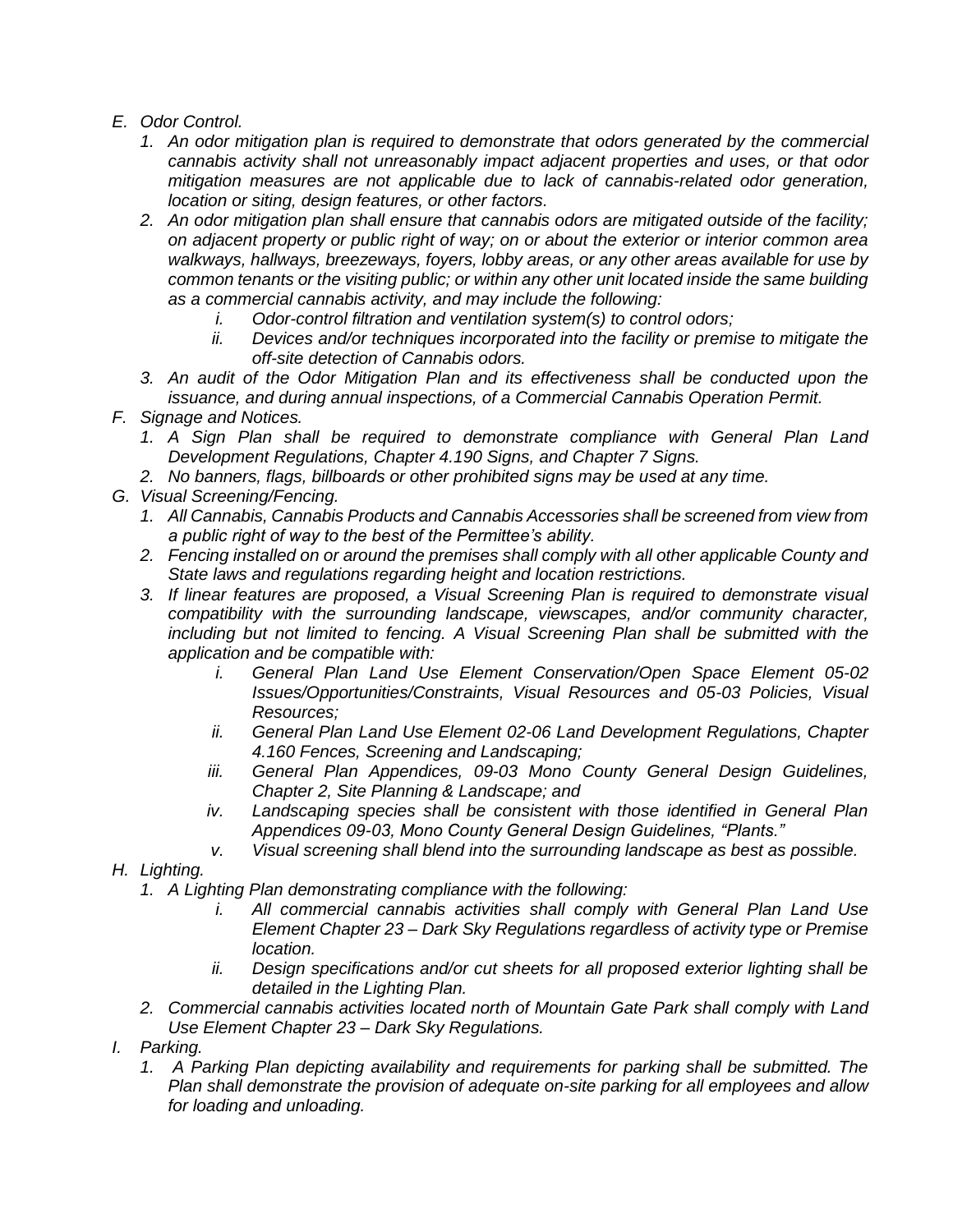*2. The Parking Plan shall comply with General Plan Land Development, Chapter 6 - Parking.*

## *J. Noise.*

- *1. Noise generation shall comply with the Mono County General Plan Noise Element and Mono County Code, Chapter 10.16.*
- *2. The General Plan Noise Element shall apply to all commercial cannabis activities.*
- *3. The Planning Commission may approve the use of a "fixed noise source," as defined in Mono County Code Chapter 10.16, or "generator" as defined in state law and regulation, provided certain criteria are considered, including but not limited to:* 
	- *i. Applicant has successfully demonstrated compliance with Mono County Code Chapter 10.16 and all applicable local and State law and regulation;*
	- *ii. Appropriate sound-deadening features and infrastructure have been installed where applicable; and*
	- *iii. Impacts on adjacent properties and the neighborhoods have been evaluated and considered negligible; and*
	- *iv. The premise location has power constraints such that the prohibition of the use of such equipment would be overly burdensome on the operation.*
- *K. Fire Protection. All regulations of the local fire district shall be met to ensure adequate access, water availability and other conditions for fire protection.* 
	- *1. Commercial cannabis activities shall comply with General Plan Land Development Regulations, Chapter 22, Fire Safe Regulations; PRC Sections 4290 and 4291; and the current California Building Code.*
	- *2. Fire Prevention Plan. The permittee shall prepare, submit, and implement a Fire Prevention Plan for construction and ongoing operations and obtain a Will-Serve letter from the local fire protection district. The Fire Prevention Plan shall include, but not be limited to: emergency vehicle access and turn-around at the facility site(s), vegetation management and fire-break maintenance around all structures.*
	- *3. All regulations of the local fire district shall be met to ensure adequate access, water availability and other conditions for fire protection.*
- *L. Security Plan. Compliance with the security plan approved under the Cannabis Operation Permit (Mono County Code Chapter 5.60) is required.*
- *M. Water Conservation. Water conservation measures, water capture systems, or grey water systems shall be incorporated, consistent with the Resource Efficiency Plan policies, to minimize use of water where feasible.*

### *13.080 Cannabis Cultivation*

In addition to 13.070 *requirements, a permit for cultivation is subject to the following additional requirements:*

- *A. Setbacks*
	- *1. Outdoor cultivation areas and all associated structures located on or around the premises shall meet all applicable setback requirements set forth in the Land Use Designation Chapter 02-04.*
	- *2. Outdoor cultivation areas shall be set back three-hundred (300) feet from 1) existing habitable space under separate ownership, measured from the nearest boundary line of the cultivation area to the nearest point of the habitable space; 2) the property line of any neighboring parcel under a different land use designation; 3) any public or private road or other vehicular path of travel serving, or intended to serve, as access for multiple properties; and 4) any public and formally identified non-motorized or multi-modal pathway.*
	- *3. All structures used for indoor cultivation and all structures used for drying, curing, grading, trimming or processing shall comply with the setbacks for the land use designation. There*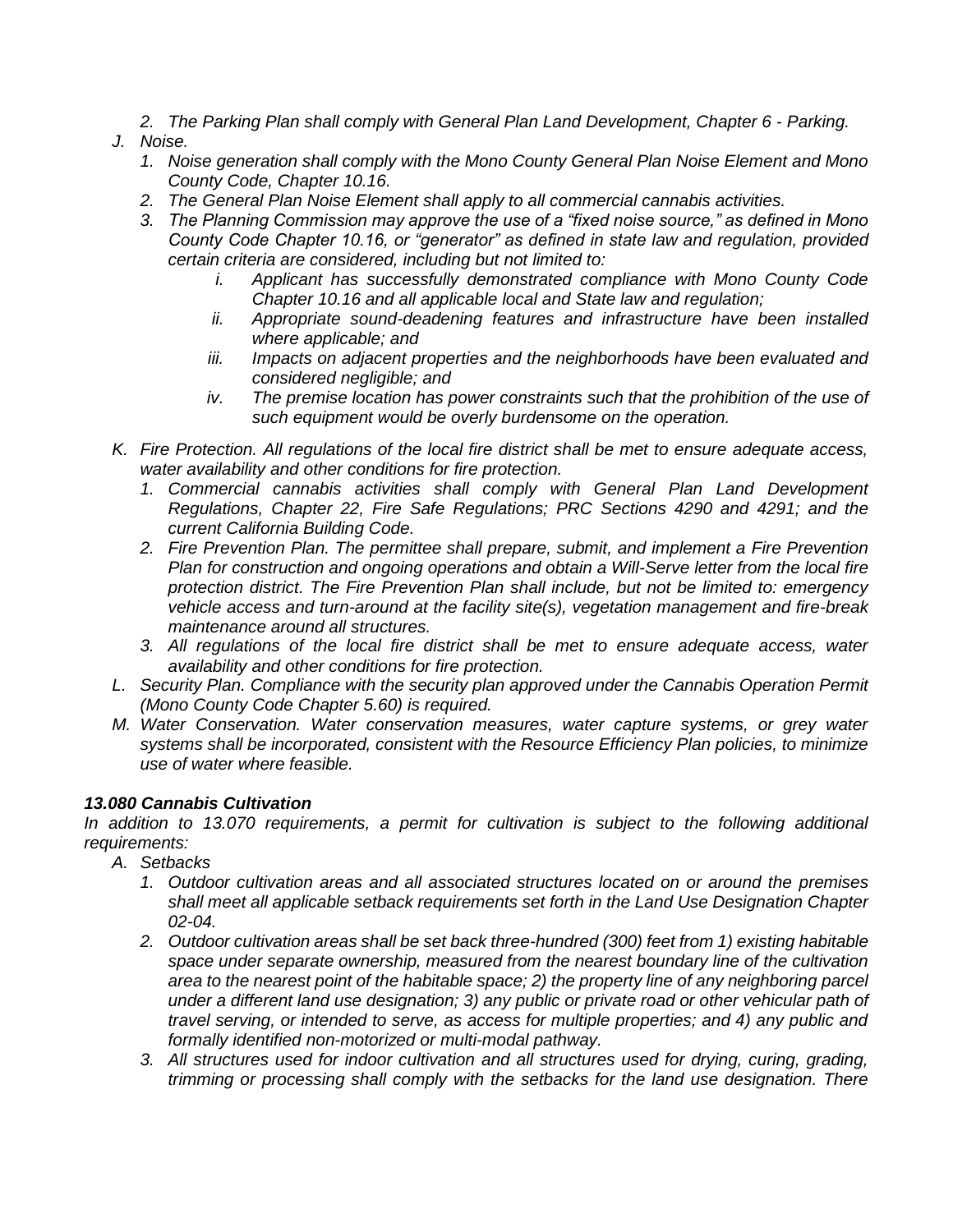*shall be no evidence of cannabis cultivation outside the structure (e.g., the use shall comply with the Visual Screening Plan, Sign Plan, and Mono County Code Chapter 5.60).*

- *4. Cultivation within a "hoophouse" or shade-cloth structure shall be subject to the requirements of this Chapter, including the parcel restrictions, setbacks, and all General Standards and Requirements (Section 13.070).*
- *5. The Planning Commission may modify the requirements if all of the following findings can be made for an alternative site plan:*
	- *i. The requested modification(s) improve security, visual mitigation, and/or odor mitigation of the cannabis activity without increasing or creating new impacts that otherwise would not have existed under the required standards;*
	- *ii. The approval of the alternative site plan will not constitute a special privilege inconsistent with the limitations upon other properties in the vicinity and in the land use designation in which the property is situated; and*
	- *iii. The approval of the alternative site plan will not be detrimental to the public welfare or injurious to property or improvements in the area in which the property is situated.*
- *B. Lighting. Interior light systems shall include window coverings to confine light and glare to the interior of the structure and be detailed within the Lighting Plan. Light mitigation measure shall be utilized from sunset to sunrise to avoid nighttime glare, as required in California Department of Food and Agriculture State Code 8304.*
- *C. Dust Control. Dust control measures shall be utilized on access roads and all ground-disturbing activities shall be conducted in compliance with the Great Basin Unified Air Protection Control District regulations and Mono County grading requirements.*
- *D. The Permittee shall provide a site plan identifying all cultivation area(s) to ensure that the total canopy size of cannabis cultivation does not individually exceed the amounts authorized by County permits and State law.*
- *E. In no case shall any hazardous, flammable, or explosive substances be used to process or manufacture Cannabis Products on the premises unless all necessary permits have been obtained from all appropriate agencies.*
- *F. Closed to general public. Cannabis cultivation premises shall be inaccessible by the general public unless supervised by the permittee.*
- *G. In no case shall a building intended for residential use be used for cultivation.*
- *H. In reviewing an application for a Use Permit to cultivate cannabis, the following additional information may be requested:* 
	- *1. Projected energy demand and proposed renewable energy generation facilities; and*
	- *2. Unique identifier, inventory, and quality control procedures.*

# *13.090 Cannabis Distribution and/or Processor*

*In addition to 13.070 requirements, a permit for distribution is subject to the following additional requirements:*

- *A. Indicate truck parking and loading areas;*
- *B. Storage and handling plans; and*
- *C. Closed to general public. Cannabis distribution premises shall be fully enclosed and inaccessible by the general public unless supervised by the permittee.*
- *D. Any other relevant information requested by the Director of the Community Development Department, or his or her designee.*
- *E. The information provided may be held in a confidential file, exempt from disclosure as a public record pursuant to Government Code Section 6255(a).*

# *13.100 Cannabis Manufacturing*